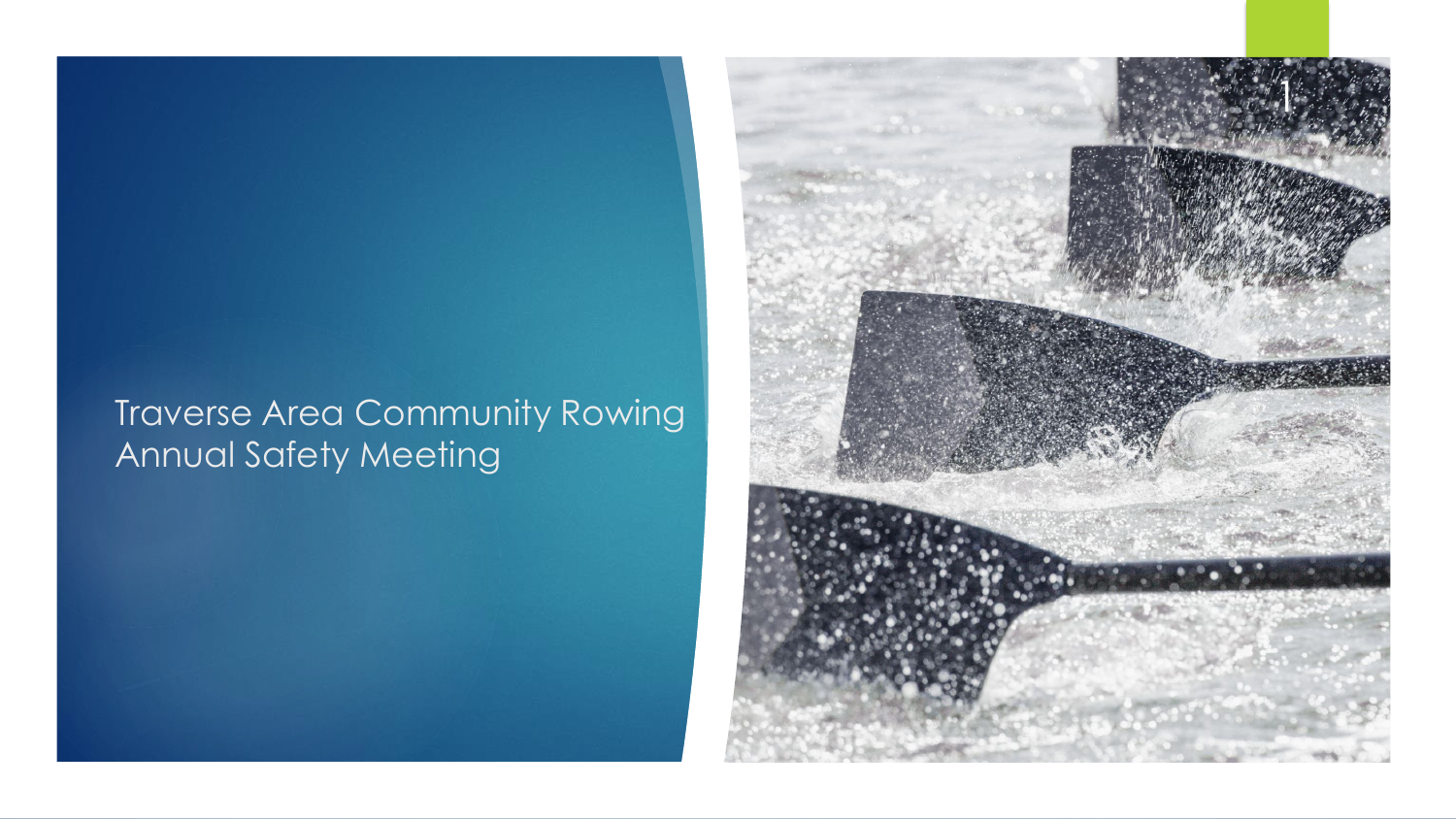#### Safety is **Everyone's** Responsibility



**All Participants and Coaches:**

Watch **USRowing Safety Video** annually

USRowing.org



**All Participants and Coaches:**

Read **TACR Safety and Operations Handbook**  annually

Tacrowing.org



**All Participants and Coaches:**

Review **Boathouse Safety Plan and Safety Poster** posted at TÁCR corral

Be informed! Never assume emergencies won't happen to you!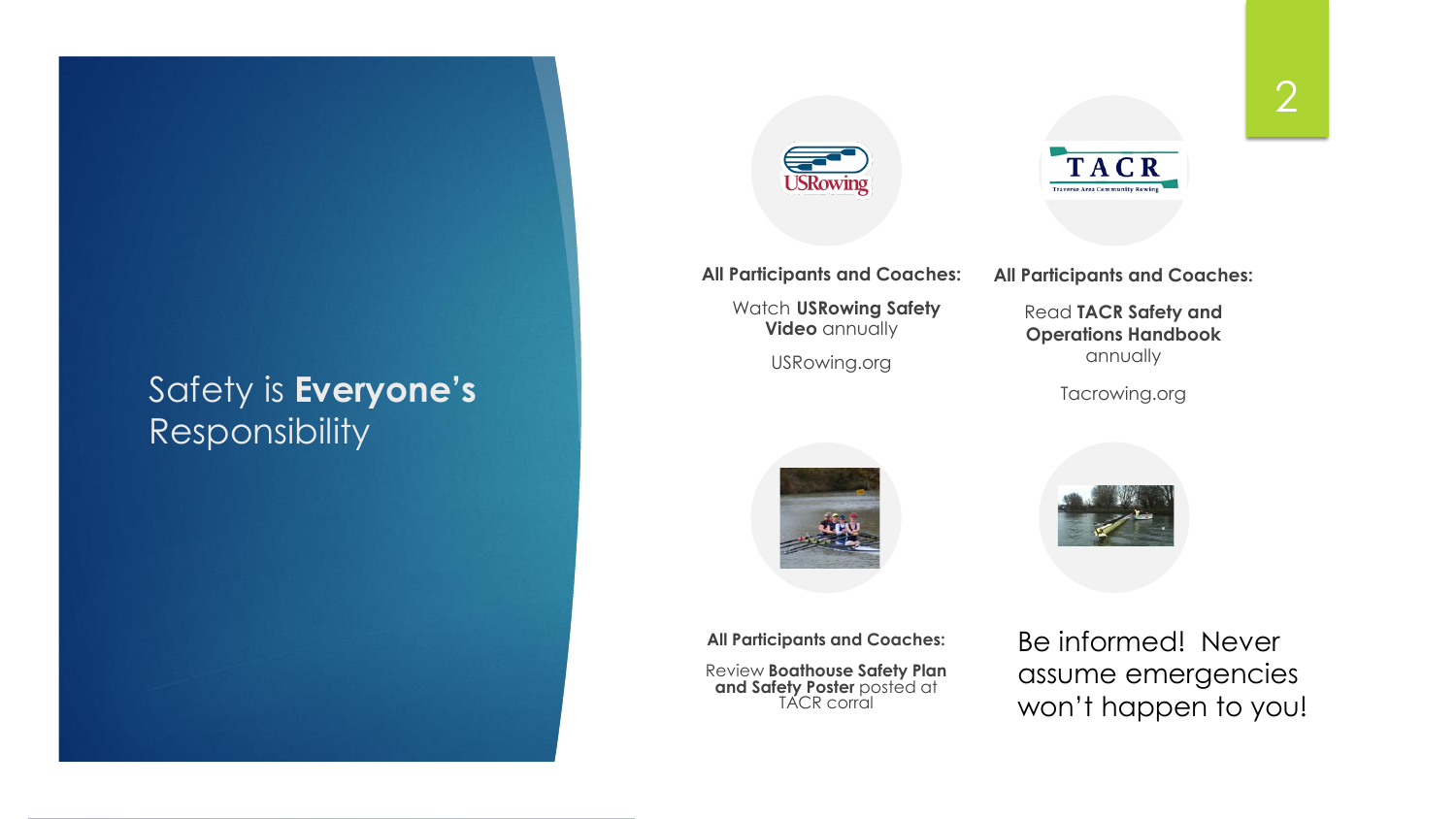#### Rower Responsibilities at Registration



Become a Basic USRowing Member & Complete SafeSport



Complete Medical Form



Sign Attestation of Swimming **Ability** 



Sign TACR Waivers

Sign up on iCrew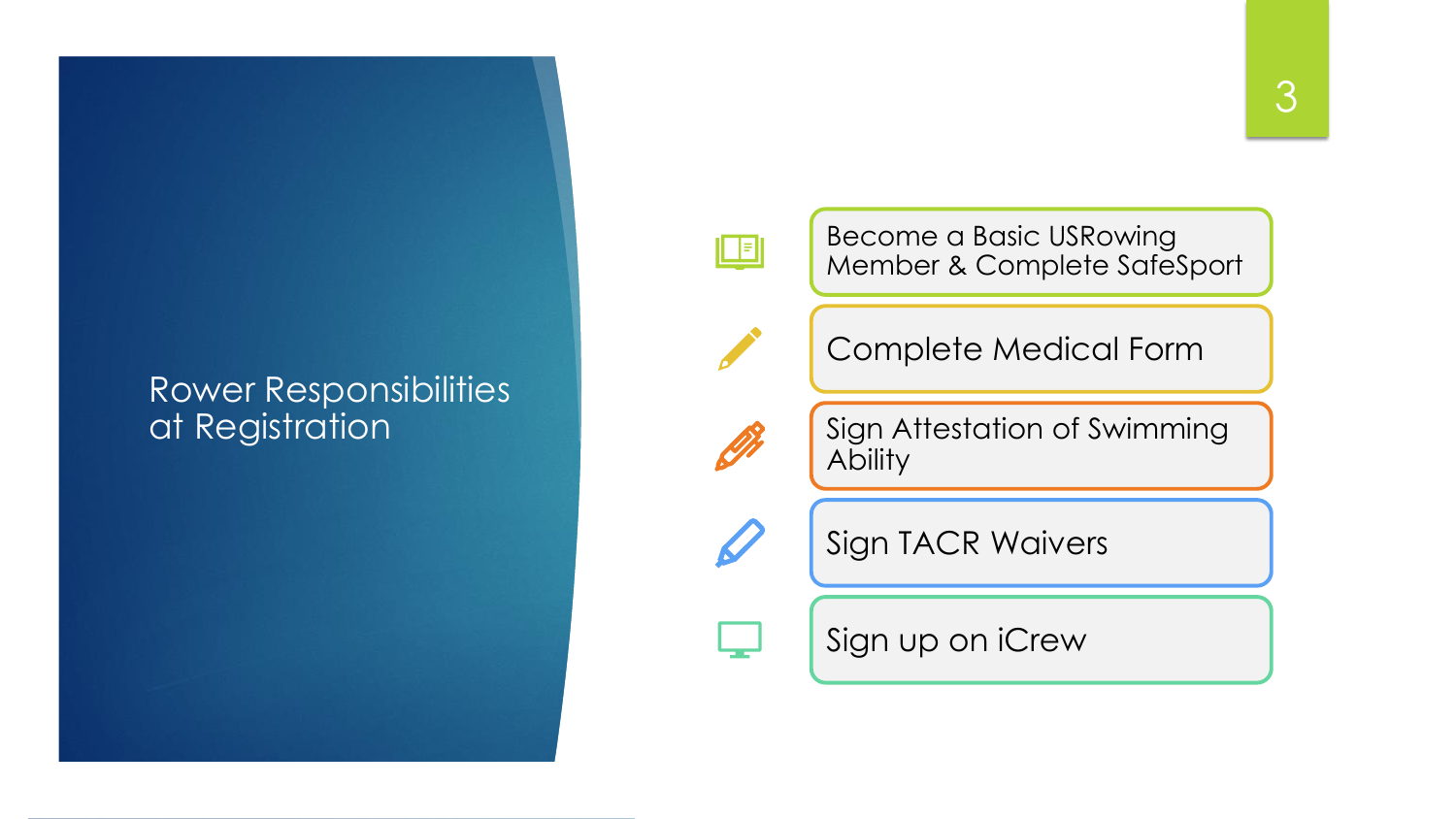## Prepare for the Weather

#### $\blacktriangleright$  HOT:

• Maintain a high fluid level. Drink water before leaving the dock and frequently while on the water. Take an individual water bottle for easy access.

4

- Avoid sunburn by using sunscreen and wear a hat or visor to keep the sun off the face and out of the eyes.
- Wear light clothing.
- Remain in the shade when off the water.
- Plan activity level consistent with the degree of heat and humidity.

COLD:

Dress in layers, wear a hat, pogies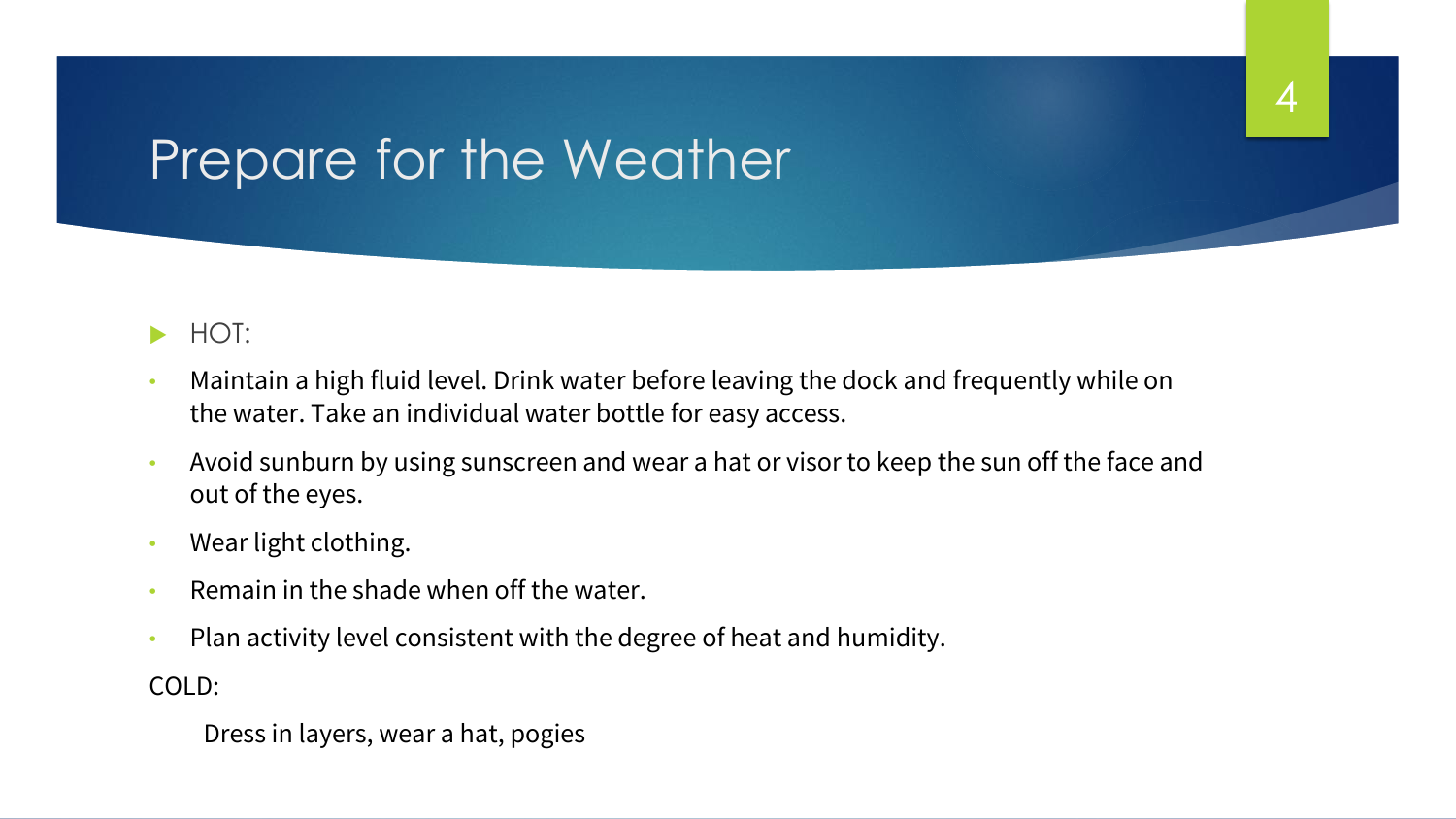## Check Your Station

- Each person is 100% responsible for the whole boat and 100% accountable for their own oar, rigging, foot stretchers, seat and slide. USRowing recommends before leaving land to place the boat in slings and check the following:
- That nuts on the rigging are tight, position of foot stretchers and the smoothness of slide are acceptable.
- That the forward end of the slide is blunt and will not gouge calves.
- **That the heel ties on your shoes are tied, the correct length ( not more than 3 in.) and in good condition** (or if using mules or quick release shoes, make sure that they are in proper working order).
- **That your clothing cannot become tangled in your seat or oar handle.**
- That you have proper safety devices on board the shell, such as lights, PFD if unaccompanied, cell phone in watertight container, water.
- Check bow ball to make sure that it is securely fastened.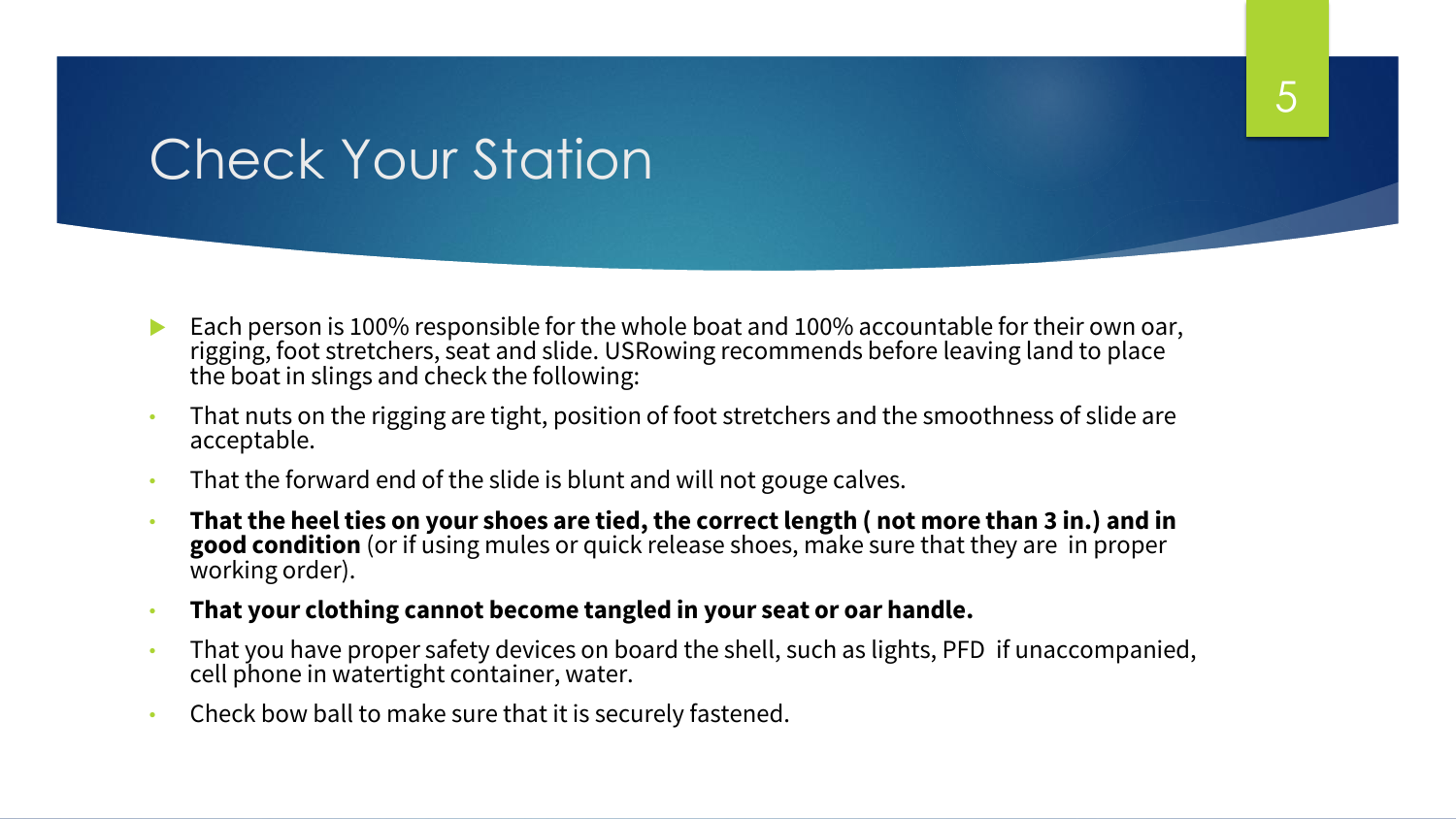## Know the Waterway

All shells are to follow the set traffic pattern: row on the right-hand side of the lake from the coxswain's perspective, turn in the counter-clockwise direction, and ensure that the craft traveling in opposite directions pass port to port.

6

Be mindful of other rowers, stand-up paddleboarders, Paddle for Pints, kayakers, fisherman, sailboats, and other traffic on the lake. \*Know right of way rules.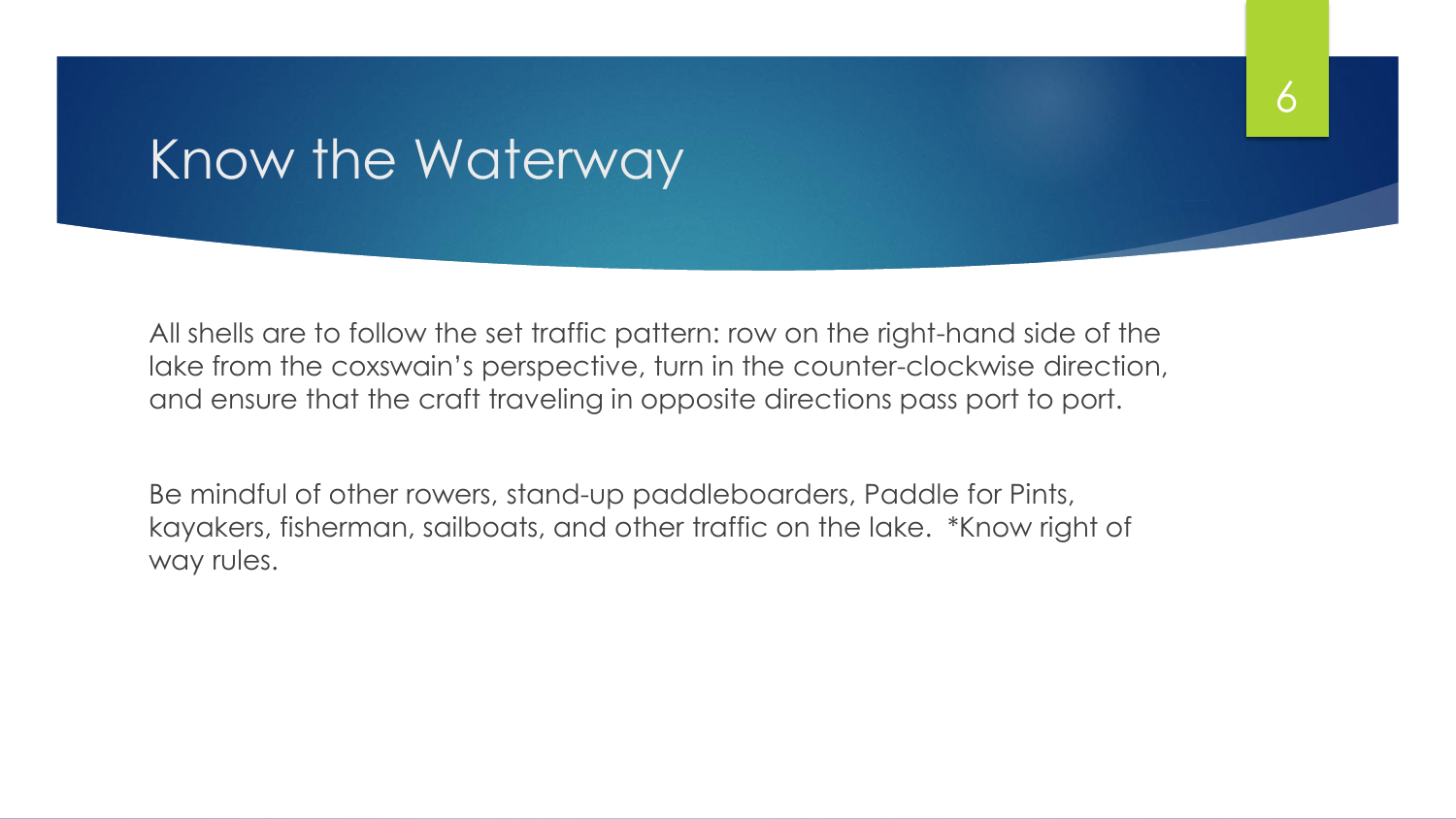## Emergency Conditions

▶ Rowers should not leave his/her shell unless being rescued. If a swamped boat is within a swim-able distance from the shore, the rower should swim the boat to the shore. So do not leave your flotation even if you consider yourself a strong swimmer. 7

- If another boat is in distress near your craft, maneuver your shell to the distressed shell. Assist in any way that does not jeopardize the lives in your shell.
- Launch should remain within 100 yards of ALL shells if air is below 40 degrees and water is below 50.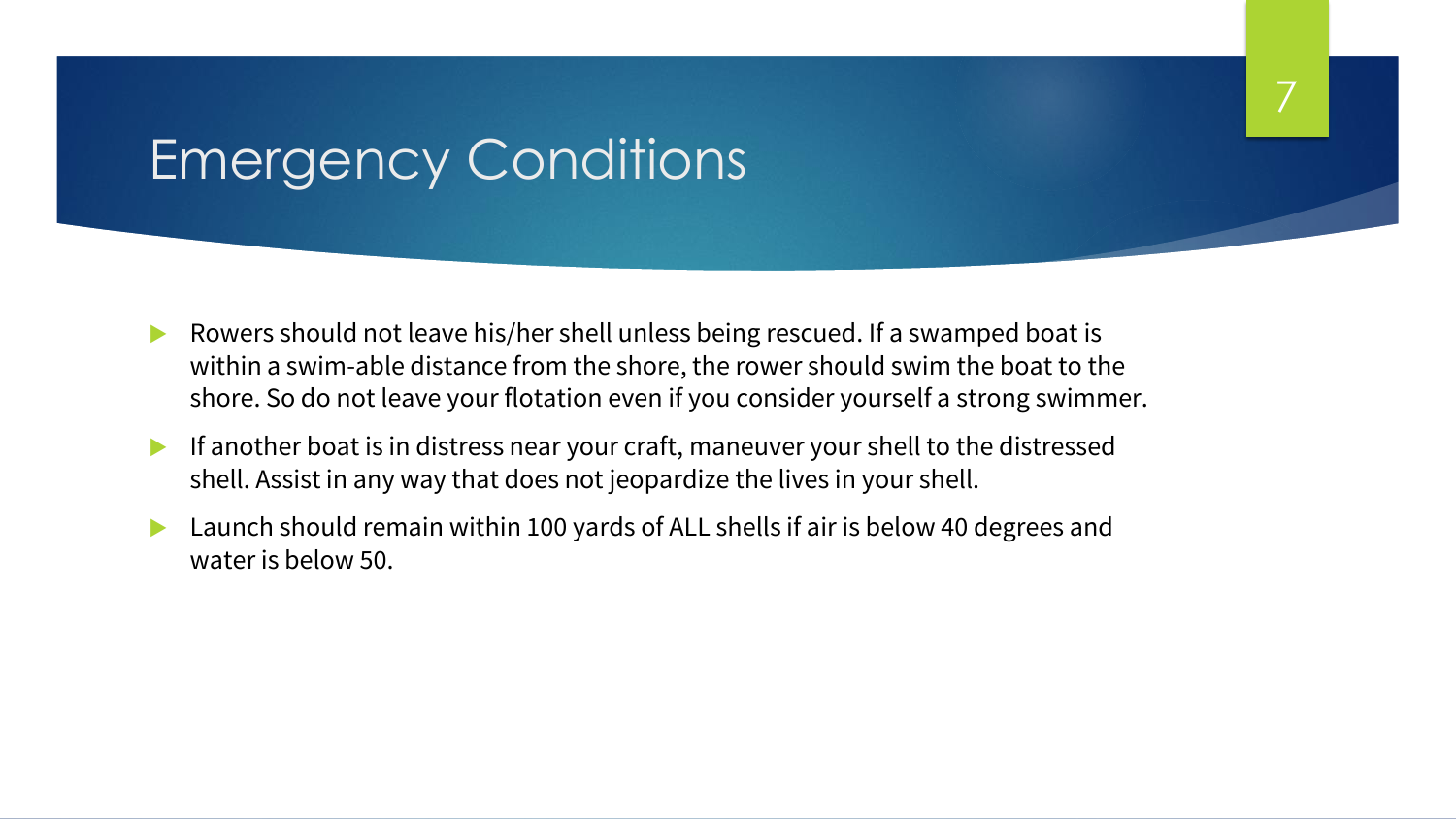## Injuries and Other Events



 All injuries and untoward events that occur to a TACR participant during the course of TACR programs should be reported to the coach. The coach should address the issue and parties involved should be available to provide information for an **incident report.** Incident reports are submitted to the board for review and any necessary action.

8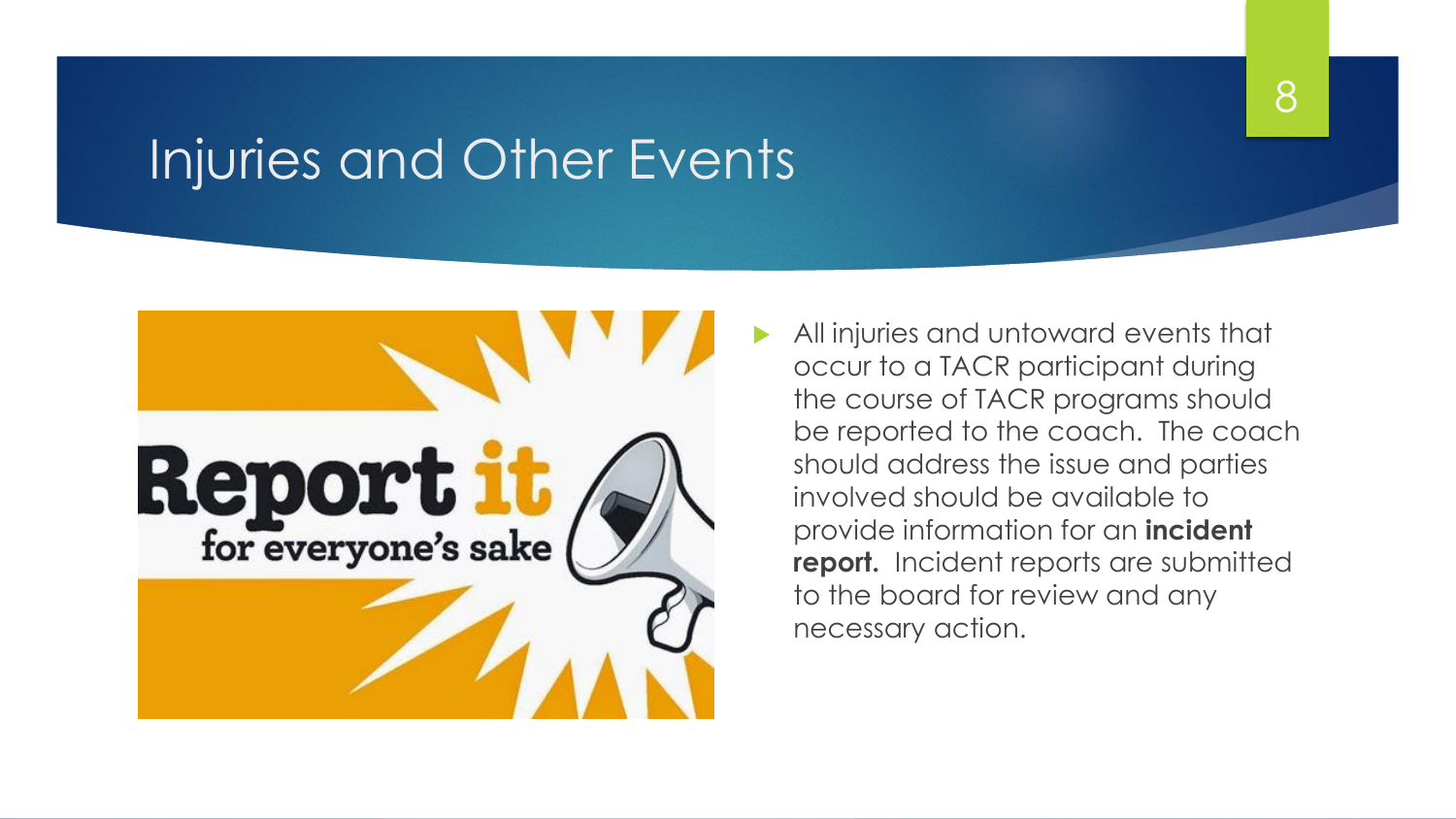### Open Sculling Safety for Certified Scullers





Know the conditions and decide accordingly: 1. Temperature of air + water 2. Wind 3. Forecast

Limit hours from sunrise to sunset: sunrise-sunset.org for times in TC

**M** 

TACR scullers must row with a buddy—no lone rowing

₩

Be sure to wear 1. cell phone 2. whistle 3. PFD



Log in before you row and after you return the boat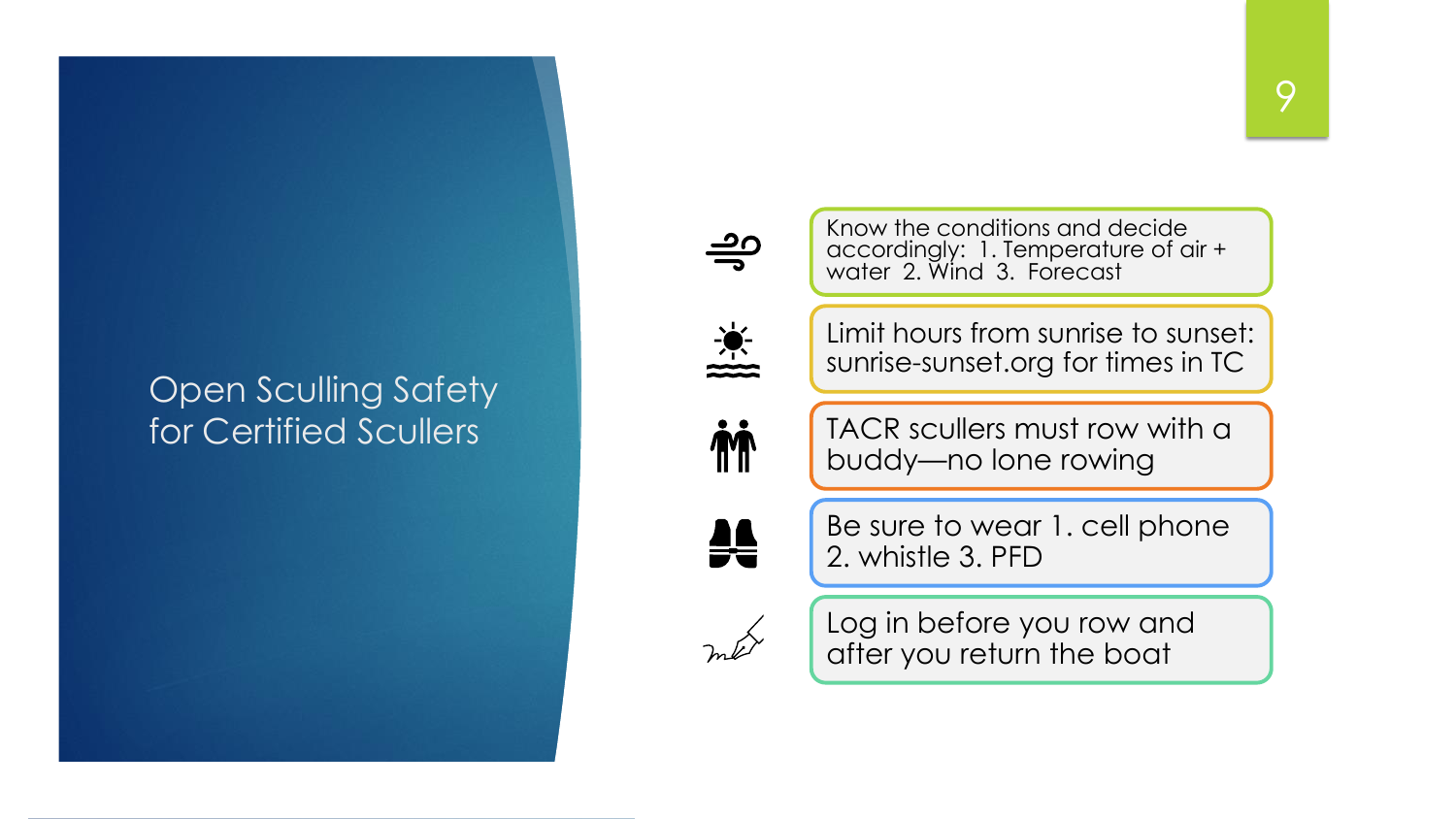#### **SafeSport**

SafeSport policies are aimed at eliminating any forms of sexual misconduct, emotional misconduct, physical misconduct, bullying, harassment and hazing in our sport. TACR's SafeSport policies are available in our handbook on tacrowing.org, including how to report misconduct. All coaches and board members complete SafeSport training and refresher courses annually. **As of 2022, in accordance with USRowing rules, all rowers must also complete SafeSport training.**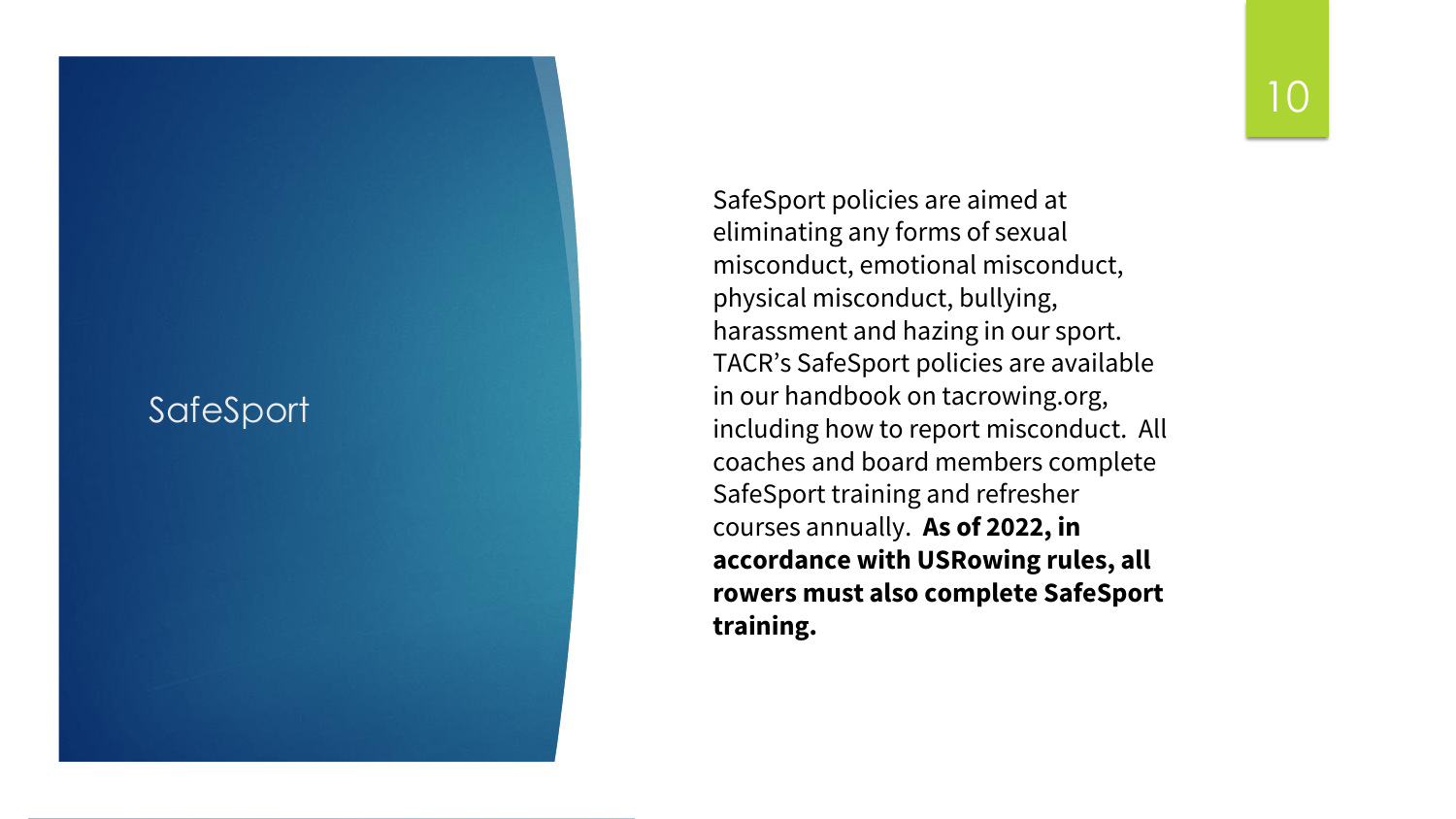## Emotional Safety: Mutual trust, support, respect

#### **Organizational Code of Conduct**

Traverse Area Community Rowing is committed to maintaining the highest standard of conduct throughout the organization. This includes responsible behavior and consideration for the safety and well-being of others. We treat each other, equipment and facilities with respect and exercise good sportsmanship both on and off the water.

All participants, rowers, coaches, volunteers, and board members will:

1. Be respectful and considerate of others, fostering a safe, non-threatening environment.

2. Put the safety of others and personal safety first. There will be no engaging in the use of illicit drugs or alcohol before or during rowing. No one shall behave in a reckless manner, take unnecessary risks, or act in a way which places anyone at risk of injury nor property at risk of damage.

3. Adhere to the standards, policies, rules & regulations of TACR, including the SafeSport Policy (see **SafeSport Policies and Procedures** located in this manual).

4. Promote the positive spirit and culture of rowing, and the reputation of Traverse Area Community Rowing. No one shall engage in or encourage conduct that is detrimental to the organization or any of its participants, or otherwise engage in behavior that would bring the organization or the sport into disrepute.